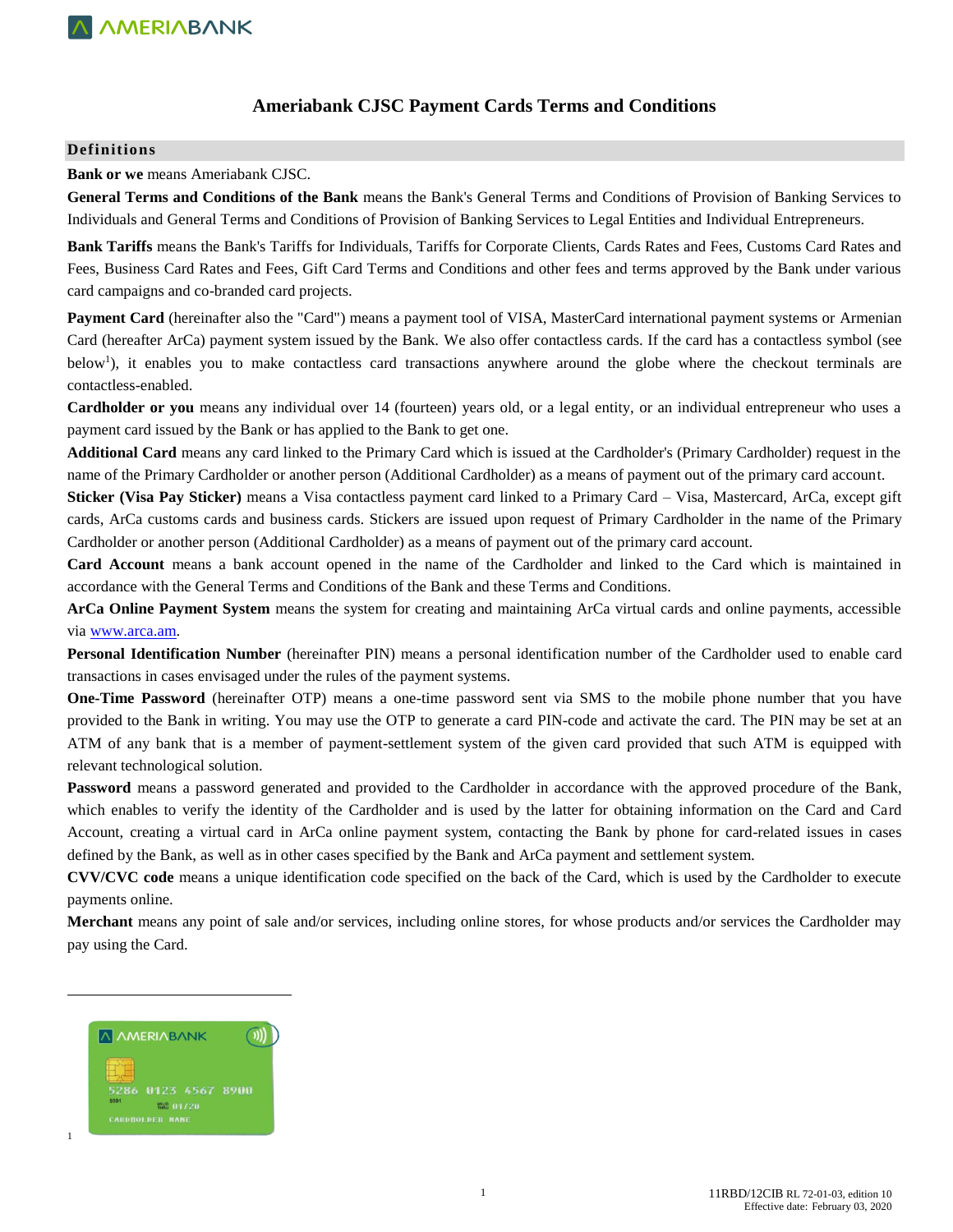**Automated Teller Machine (hereinafter ATM)** means any automated self-service device located on or off the premises and used for financial transactions.

**POS-terminal** means an electronic device used for non-cash transactions at the Merchants' premises or cash withdrawal and noncash transactions with the Card at the Bank premises.

**Transaction** means an instruction given by the Cardholder to the Bank to perform an operation with or without direct use of the Card.

**Authorization** means approval or authorization of the card transaction by the Bank.

**Transaction Date** means the actual date on which the card transaction takes place.

**Transaction Processing Date** means the day on which the transaction is processed by the Bank to the card account based on the transaction report presented by the respective payment-settlement system or the Cardholder's instruction.

**Stop-List** means the international list of cards, transactions with the use of which can only be executed upon authorization in accordance with the rules of respective payment systems.

**Payment Limit** means the aggregate limit of card transactions equal to the sum of the Card Account balance and line of credit, including overdraft.

**Over-Limit** means the amount used over the Payment Limit, including the amount charged by us according to the Bank Tariffs, which is deemed to be your liability to the Bank.

**Card Package** means a set of additional benefits provided together with certain types of cards as determined by the Bank Tariffs.

Loyalty Point means each of the points accrued to the cards issued to individuals in accordance with the terms and conditions of loyalty program, which may be used to get certain Bank services or a 100% discount on the service fee under some of the Bank products.

**Statement** means a report issued by the Bank to the Cardholder showing the transactions through the Card Account (Primary, Additional Cards and Stickers).

**Written or in Writing** means a way of submitting an instruction or information to the Bank through a document signed by the Cardholder or otherwise authorized by the Cardholder in a way that has been agreed between the latter and the Bank in advance (online/mobile banking, phone banking, etc.).

**Armenia** means Republic of Armenia.

#### **1. General Provisions**

- 1.1. Payment Card Terms and Conditions of the Bank (hereinafter the "Terms and Conditions") regulate the relationships between you and us during issuance and service of the Card by us and use of the Card by you.
- 1.2. We provide the Card to you based on a properly completed application-agreement form (hereinafter "Application-Agreement") whereby you confirm that you accept these Terms and Conditions.
- 1.3. Any and all instructions of the Cardholder for change or modification of the terms directly specified in the Application-Agreement (except the changes that cannot be made during the validity period of the card according to the Terms and Conditions) should be submitted on the approved template of the Bank. All such changes and modifications shall supersede any and all previous instructions related to the same subject matter. For the purposes of the Terms and Conditions, the instructions, submitted under the Application-Agreement, and the specified terms shall be applicable as amended and modified.
- 1.4. These Terms and Conditions should be read together with the General Terms and Conditions of the Bank. Furthermore, any and all relations between you and the Bank not regulated by these Terms and Conditions shall be regulated by the General Terms and Conditions of the Bank, the Bank Tariffs, binding legal contracts between you and the Bank and the legislation of Armenia. Where not regulated by the legislation of Armenia, such relations shall be regulated by customary business practices.
- 1.5. Fees and (or) agreements for specific card types, card campaigns and co-branded projects may apply further to these Terms and Conditions and set out provisions or limitations different from those herein contained.
- 1.6. Any cash flows driven by the use of the Card, including loan proceeds (credits, debits), and use of cash and non-cash funds shall be regulated by the Terms and Conditions, as well as the rules and terms defined by ArCa, VISA and MasterCard payment systems.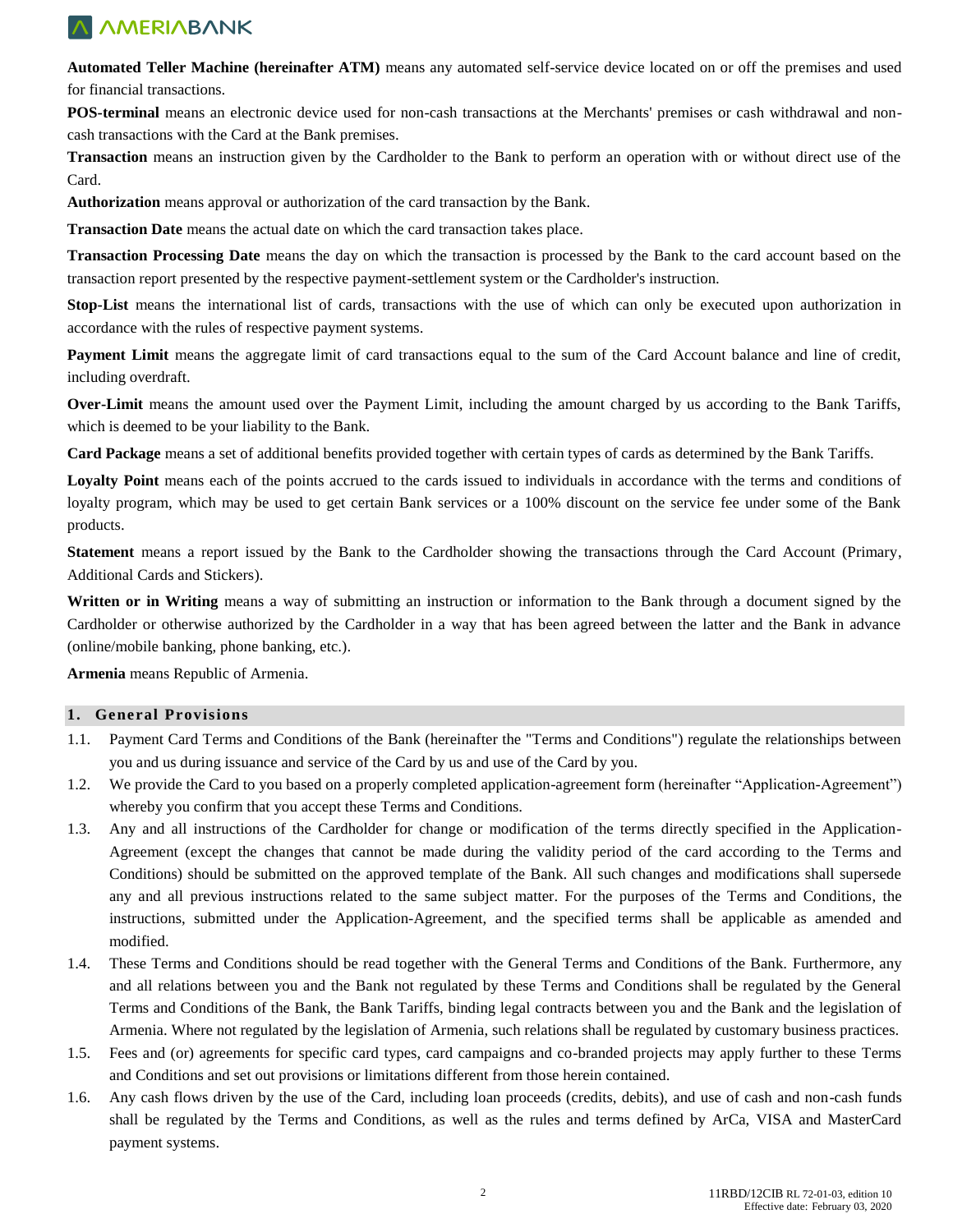- 1.7. We shall maintain a Card Account to process the transactions with the Card and Additional Card(s), if any.
- 1.8. The Card Account shall be opened in the name of the Primary Cardholder.
- 1.9. Card Accounts may be opened in Armenian drams, US dollars or euros.
- 1.10. You are required to have a current account in Armenian drams to be eligible for a Card.
- 1.11. The Card shall be valid up to the last day of the month indicated on the front of the Card.
- 1.12. The Card is at all times the property of the Bank and should be returned to us upon request.
- 1.13. The Card may not be used for illegal purposes.
- 1.14. We shall not be held liable for any damage or loss you may suffer due to Card Transactions resulting in breach of the rules and requirements herein contained, or use, provision or disclosure of the Card, OTP, PIN, password or information embossed on the Card (Card number, CVV/CVC, validity date) to the third parties.
- 1.15. You agree that in case a Card Package is provided to you together with the Card, we may provide your personal data (name, date of birth, ID details, contact data), without any prior notice to you, to the providers of the services included in the Card Package.
- 1.16. You (unless you are a holder of gift and business cards) participate in AYO program (the "Program"), under which you are entitled to cashback (partial refund of the money spent by you) on noncash payments made at the merchants partnering with the Program. The Program is implemented by Best Card LLC in accordance with the Terms of Participation in AYO Program available at Best Card LLC website [\(www.ayocard.am\)](http://www.ayocard.am/). Hereby you agree to join the Terms of Participation in AYO Program which constitute a public offer. You acknowledge that by accepting these Terms and Conditions you also accept that public offer.
- 1.17. For any Card-related inquiries you wish to address by phone, please call (+374 10) 56 11 11, available 24/7.
- 1.18. After expiry of the Card validity term the Card shall be reissued by us subject to the then-current tariffs and terms of the Bank unless you notify us in writing about your intention to terminate the Card at least 10 (ten) days prior to the expiry date, or your Card has been blocked, or you have liabilities to the Bank deriving from the use of the Card, or we have decided not to reissue the Card.
- 1.19. At your choice, you may change the PIN-code any time during the validity period of the Card at the ATM with a relevant functionality. For this purpose, you should enter your existing and the new PIN codes. While changing the PIN-code, please follow the safety rules of the Bank that are published on our website or have been otherwise made available to you.
- 1.20. If you forget your PIN, you may generate a new PIN by filling in the Bank's template form and using an OTP. Otherwise, you may order a new card in accordance with the Bank Tariffs.
- 1.21. While identifying you as a user on the Bank's website, the details of the cards issued by Ameriabank CJSC may be requested for proper identification of the Cardholder, i.e. you should fill in the required card details and enter the one-time password sent to the mobile number provided by you to the Bank. Once you've completed the specified identification process, you may fill in loan applications, submit documents, propose preferable terms of loans and get loans.

#### **2. Card Issuance**

- 2.1. You will receive your Card and PIN in separate sealed envelopes. This does not apply to PIN generation using the OTP, in which case you may generate your PIN in accordance with clause 2.4 below after receiving the card.
- 2.2. The Card and PIN shall be provided to you in a manner defined between you and us in advance. In case of reissued Cards, the Card and the PIN will be provided to you in a manner previously agreed between you and the Bank, unless you submit an instruction to the opposite on an approved template form of the Bank.
- 2.3. The process of delivering the Card and PIN (unless the latter is to be generated using an OTP) will take 2 (two) business days upon your application date if the Card is delivered at the head office or any of the Yerevan-based branches, and 7 (seven) business days if the Card is provided outside Yerevan. The Card may be delivered to you in shorter term subject to the Bank Tariffs. If the Card and PIN are delivered to you by postal service, the delivery period shall depend on the terms of the postal service providers.
- 2.4. If you prefer to generate the PIN code yourself, we will send you an OTP via SMS to the mobile phone number you've given us in writing, while you follow the ATM instructions to activate the card. You should type the received OTP in the respective field on the ATM screen, after which you may set your PIN code. If you select using the OTP as a way to receive your PIN code, you will no longer be able to change this manner.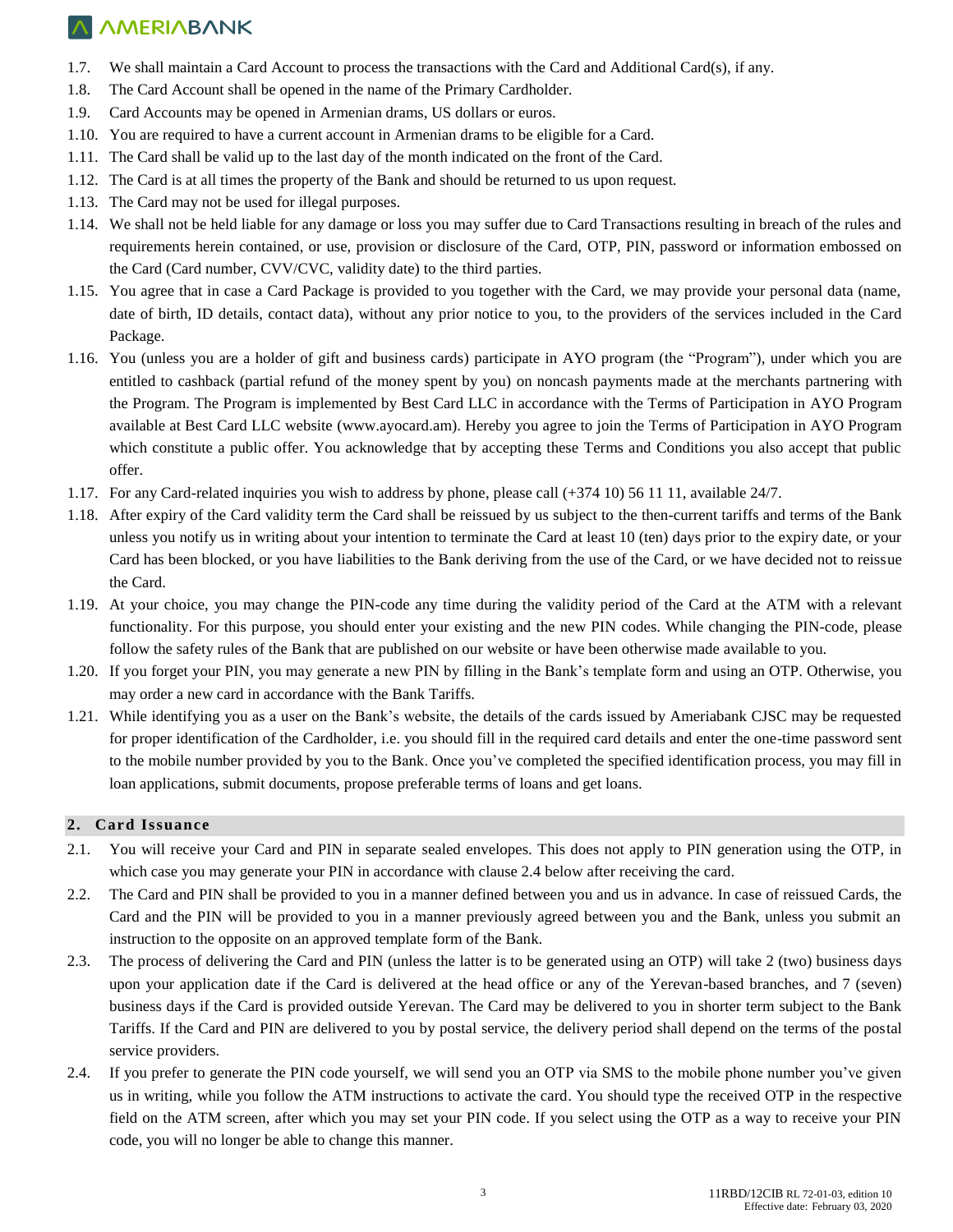- 2.5. Once you receive the Card and PIN (unless the latter is generated using an OTP), please check that the envelope has not been tampered with or compromised, the Card and PIN are inside the envelope, match your application and the embossed data are correct. If you detect any discrepancy or if PIN generation using an OTP fails (including failure to receive the OTP in time), contact us immediately. If you haven't received the Card within 60 (sixty) days following Card application or reissuance, we shall have the right to close the Card and destroy it.
- 2.6. If you have chosen Card delivery by a postal/courier service, the Card and PIN will be delivered to you by two different service providers or couriers.
- 2.7. We will charge you for the Card and PIN delivery in accordance with the Bank Tariffs.
- 2.8. If the Card and/or PIN cannot be delivered to you at the designated postal address, the Card and PIN envelops will be returned to us and retained until demanded.
- 2.9. After you have received the Card by postal/courier delivery, you should call the Bank to activate it. If you fail to contact the Bank to activate the Card within 6 (six) months after delivery, the Bank shall be entitled to close the Card.
- 2.10. The Card shall be activated within the following terms:
	- 2.10.1. 1 (one) business day after receipt of the Card and the PIN by the Cardholder, if provided to the Cardholder on the Bank premises,
	- 2.10.2. 1 (one) business day after the Cardholder contacts us and we verify the Cardholder's identity in a proper manner, if the Card is delivered by a postal/courier service.
	- 2.10.3. Upon successful completion of PIN generation using an OTP by the Cardholder
- 2.11. The validity period of the Card shall be as follows below:

| ArCa<br>Classic | Cirrus<br>Maestro/Visa<br>Electron/<br>ArCa Mir | Visa<br>Electron<br>Sticker | MasterCard<br>Standard/Visa<br>Classic | MasterCard<br>Gold/Visa<br>Gold | MasterCard<br>Platinum/Visa<br>Platinum | Visa<br>Infinite | MasterCard<br>Business/<br>Visa<br><b>Business</b> |
|-----------------|-------------------------------------------------|-----------------------------|----------------------------------------|---------------------------------|-----------------------------------------|------------------|----------------------------------------------------|
| 2 years         | years                                           | 2 years                     | 4 years                                | 4 years                         | 4 years                                 | 4 years          | 4 years                                            |

The validity period of any additional card issued under each type of the card shall be consistent with the relevant validity periods specified above.

#### **3. Card Use and Security Rules**

- 3.1. You should sign in the designated field on the back of the Card immediately upon receiving it. Absence of signature or its mismatch shall be a legal basis for rejection of card transaction or confiscation of the Card.
- 3.2. When generating new PIN, it is recommended to use as complex PIN as possible. Please avoid using sequential or repeated numbers.
- 3.3. The Card may be used at ATMs, cash withdrawal centers and merchants through terminals and other devices the screens of which or the adjacent territories display information on the service of cards,
	- 3.3.1. such as cash withdrawal, cash deposit, utility payments, etc.,
	- 3.3.2. and symbols of the respective payment systems (ArCa, VISA, MasterCard, etc.) certifying that your Card can be accepted at that particular ATM or merchant.
- 3.4. You solely shall bear all risks of using the Card, OTP, PIN and password.
- 3.5. You may not make the Card, OTP, PIN and password available to a third party. You should take all precautions to ensure that the Card, OTP, PIN, password and the information embossed on the Card are not readily visible or otherwise accessible to other people.
- 3.6. Never write the PIN or OTP on the Card or keep the PIN record and the Card together.
- 3.7. You should enter your PIN only if required to complete the transaction with that particular type of Card through the device you use at that time. The PIN is not required for online payments via Internet (online stores). No need to enter PIN for up to 5 payments under 10,000 AMD or foreign currency equivalent with contactless stickers a day.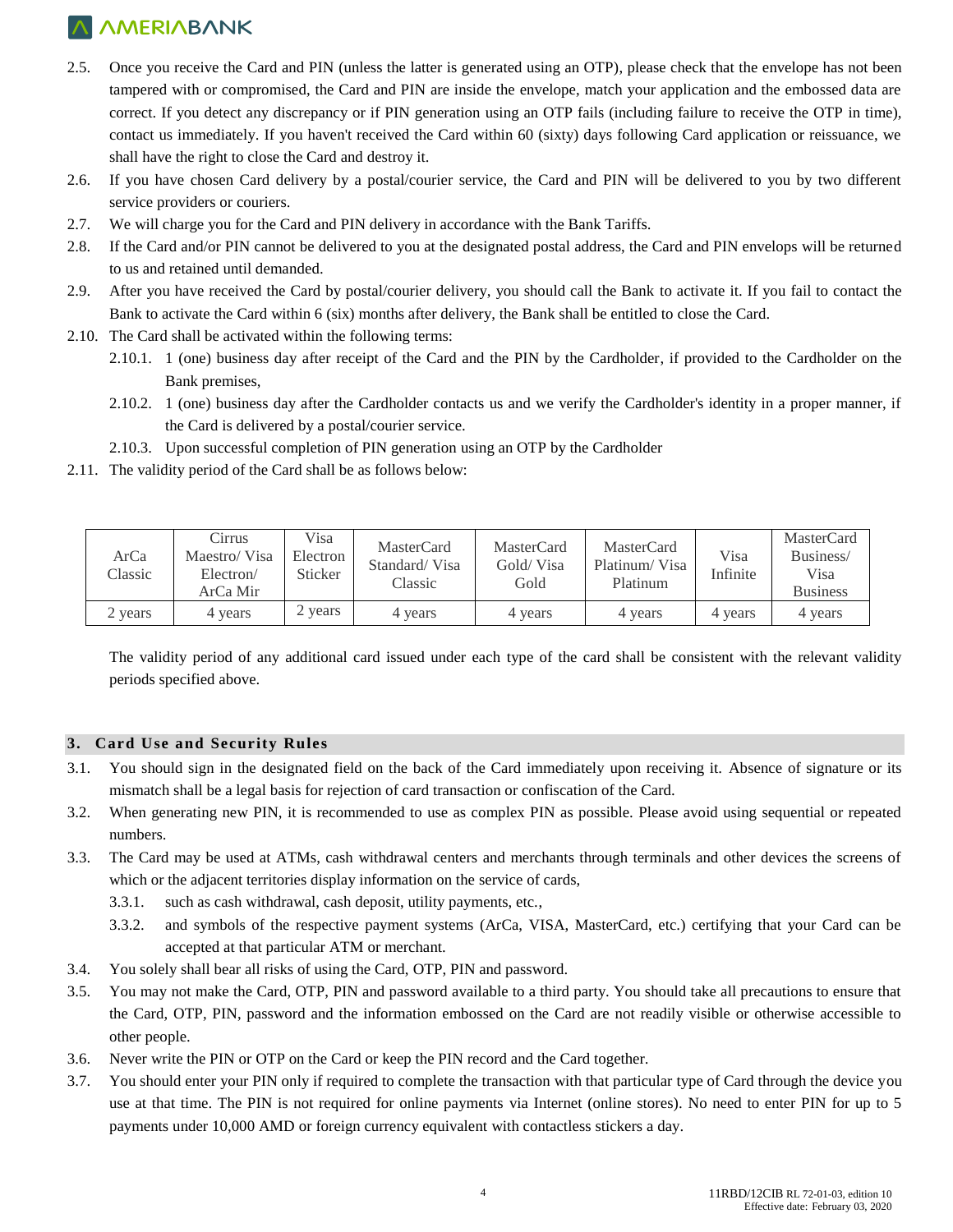- 3.8. Never provide (enter) your PIN while paying via Internet (online stores). If you have disclosed your PIN in an online store, immediately terminate the transaction and contact us to block the Card.
- 3.9. When you enter your PIN-code, please make sure it is not visible to other persons and not recorded by cameras.
- 3.10. Watch closely during the transactions you make at leisure and entertainment facilities. It is recommended that you do not entrust your Card to other persons and do not allow use of the Card out of your sight.
- 3.11. Do not use ATMs, cashing devices and POS-terminals you find suspicious or not reliable, or devices the card readers, keyboard or cash dispensing holes of which are connected to foreign devices, conductors, adhesive tape, etc.
- 3.12. When making online payments, etc., you should give preference to secure payment websites. Online gambling casinos and betting websites are considered the most risky channels.
- 3.13. After three successive incorrect entries of the PIN the Card will be blocked and/or swallowed by the ATM. The Card may be swallowed by the ATM if you don't take it within 20 (twenty) seconds after it pops out, as well as if there are technical problems with the ATM or if the Card is damaged.
- 3.14. If the ATM does not return the Card after the transaction, but the ATM screen and the receipt do not display the seizure notice, you should immediately call us and make sure that the Card has been blocked. Otherwise the Card should be immediately blocked.
- 3.15. To receive the retained Card back, please contact the Bank. The retained Card shall be returned to you within the following terms:
	- 3.15.1. 2 (two) business days if the ATM is on the premises of our head office or any of the Yerevan-based branches
	- 3.15.2. 4 (four) business days if the ATM is situated in any town where the Bank has a branch
	- 3.15.3. 10 (ten) business days if the ATM is situated in any other town or place where the Bank doesn't have a branch
	- 3.15.4. If your Card has been retained by the ATM of another bank, we will return it to you on the day we receive the Card from the respective bank.
- 3.16. To the extent permitted by law, we shall not be held liable for any direct or indirect losses you may incur through failure or malfunctioning of ATMs, POS-terminals or merchants unless the following conditions are in place at the same time:
	- 3.16.1. The Bank is at fault.
	- 3.16.2. Failure or malfunctioning occurred during working hours of the Bank.
	- 3.16.3. You have visited the head office or any branch of the Bank to withdraw cash available on the Card but were refused the service.

In any case, our liability shall be limited to the actual (direct) loss caused to you.

- 3.17. In case of unauthorized use of the Card or such threat, notify the Bank immediately and request to block the Card.
- 3.18. To improve security of the Card, upon your request we may send you an SMS-alert each time you perform a card transaction. The service is subject to the Bank fees. By consent of the Primary Cardholder SMS-alerts may be sent also to the additional cardholder. SMS-alerts are aimed to boost your chances of preventing fraudulent use of the Card. The Cardholders receive SMS-alerts about all transactions and can immediately report to the Bank any suspicions of fraud thus preventing further illegal use of the Card.
- 3.19. If you have enrolled for an SMS-notification service or if you access other Bank services (including USSD service) via your mobile phone, please inform the Bank promptly about any change in your mobile phone number available in our records. Hereby you agree that if your information becomes known to third parties through you failing to inform us about changes in your phone number, such action shall not be considered disclosure of banking secrecy. The Bank shall not be held liable if the information stored on your mobile device or obtained via it has become known to other people due to access to your phone.
- 3.20. You may make all Card-related settings by yourself (via self-service devices or other distant banking channels (SMS, USSD, online/mobile banking)), which shall be considered your written instruction to the Bank and to the payment organization servicing your card.
- 3.21. Upon receipt of an SMS-alert you should check the transaction amount and status (executed, rejected, etc.). If you suspect fraud, promptly contact the Bank to block the Card.
- 3.22. If you pay online at the websites displaying "VBV/Secure code" logo aimed to increase security of the Card transactions over the Internet, you will have to enter a one-time password you will receive during every such transaction in an SMS sent to your mobile number available in the Bank records. We shall not be held liable if you don't receive an SMS due to any technical or other issue not related to the our operations, which may result in failure of any of your operations.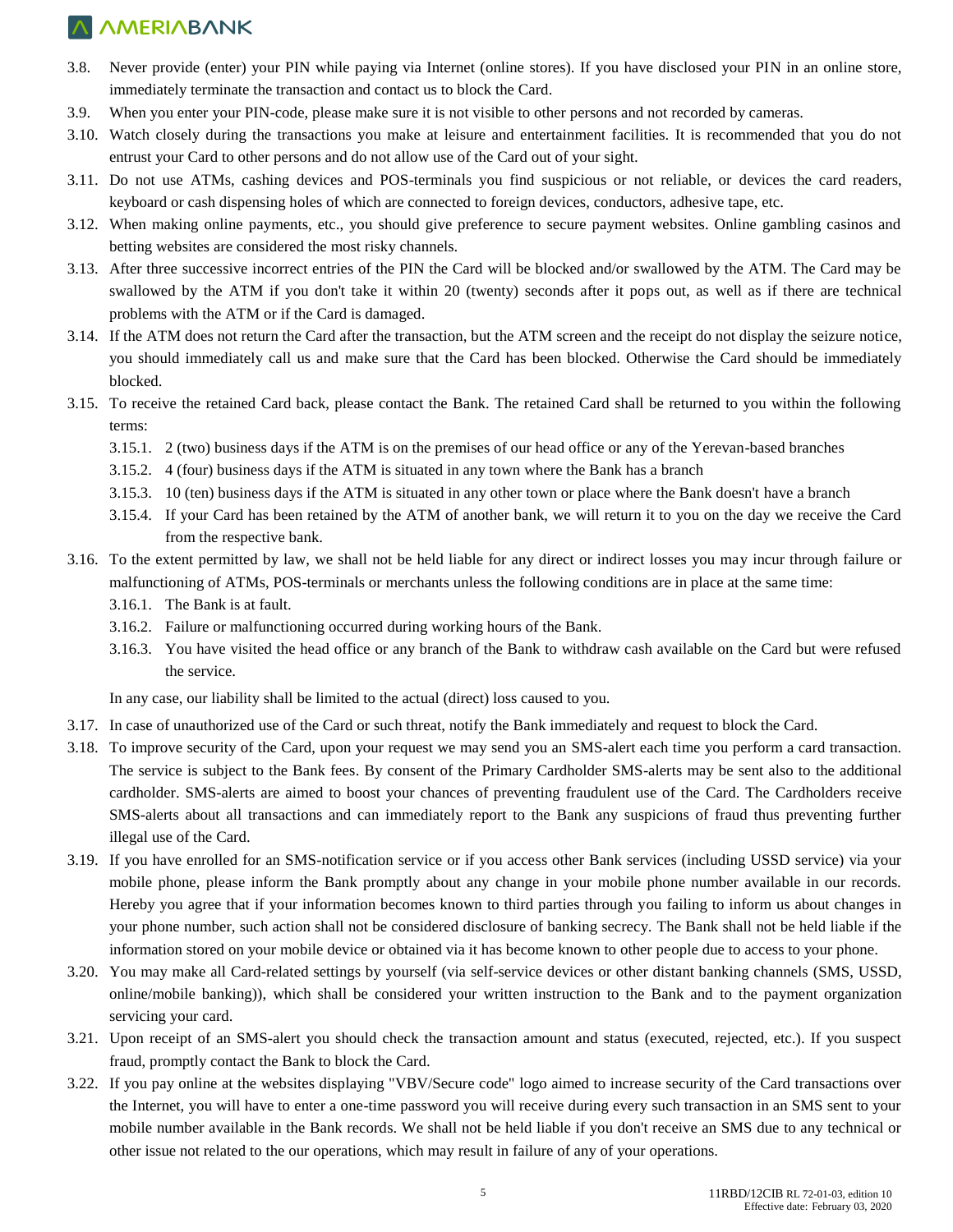- 3.23. To further improve the security of your card transactions, we shall be entitled to change the card transaction and/or authorization procedure by requiring identification codes (one-time passwords, etc.) which will be made available to you either by texting to your mobile number, sending to your email or through other means (token, mobile app, etc.).
- 3.24. To protect yourself against fraudulent transactions, you may at any time during the validity period of the Card set transaction limits depending on the type or geographical coverage of card transactions. The limits shall be applicable only to transactions subject to authorization and shall be effective during the period specified by you.
- 3.25. For security considerations the Bank can prohibit or restrict card transactions in higher-risk countries.
- 3.26. We may suspend service of your Card if we have good reason to suspect that the transactions with your Card are fraudulent. Such suspension will be lifted once we receive enough evidence of the authenticity of transactions or sufficient clarifications.
- 3.27. In case of Card closure (cancellation or expiry of the validity period) you must return the Card to the Bank. If for any reason you are unable to return the Card but you have it with you, you should destroy it by cutting through the magnetic stripe and the chip. We shall not be liable for any transactions made with your Card as a result of your failure to return the Card to us.

#### **4. Card Loss, Theft or Unauthorized Use**

- 4.1. If the Card has been lost, stolen or used without authorization (or you have such suspicion), please notify us or ArCa Processing Center immediately by any of the means below:
	- 4.1.1. the number specified on the Card, or
	- 4.1.2. (+374 10) 56 11 11, the Bank's 24/7 helpline, or
	- 4.1.3. (+374 10) 59 22 22 (ArCa Processing Center), or
	- 4.1.4. emailing us to [cardsupport@ameriabank.am](mailto:cardsupport@ameriabank.am) , or
	- 4.1.5. online banking system of the Bank during our open hours, or
	- 4.1.6. visit to our head office or any branch during our open hours
- 4.2. We will block the Card following your notification of the Card loss, theft or unauthorized use (such suspicion).
- 4.3. The verbal notice of the Card loss, theft or unauthorized use (such suspicion) should be confirmed in writing within reasonable time frames. The Bank shall be deemed duly notified upon receipt of the written notice.
- 4.4. You solely shall be liable for any and all card transactions performed before the loss, theft or unauthorized use of the Card (such suspicion) has been reported to us.
- 4.5. You shall also be liable for the card transactions performed after reporting the loss, theft or unauthorized use of the Card (such suspicion) to us, if such transactions don't require authorization (including over the Internet). To enable chargeback claims under the transactions not requiring authorization, we will place your Card in the Stop-List upon your request within the terms defined by respective payment system. The service is subject to the Bank Tariffs.
- 4.6. The Cardholder shall indemnify the Bank against any losses and damages it may suffer due to the Cardholder's failure to notify the Bank of the Card loss, theft or unauthorized use, as well as due to misuse of the Card by the third parties before notifying the Bank.
- 4.7. We recommend renewing the Card in case of its loss, theft or unauthorized use. If you wish to continue using your compromised Card, you should request the Bank to unblock it. In such cases, any and all liability for the damages and losses you may incur due to the use of the compromised Card shall be borne solely by you.

#### **5. Card Transactions**

- 5.1. Unless there are restrictions on the card transactions defined by any Card-specific terms and conditions, rates and fees and/or agreements, you may perform the following card transactions:
	- 5.1.1. deposit cash into the Card via cash-in machines or at our premises
	- 5.1.2. withdraw cash from the Card via cash-dispensing ATMs or POS-terminals
	- 5.1.3. make money transfers via ATMs, at banks, as well as via distant banking systems and ArCA online payment system
	- 5.1.4. pay for goods and services purchased from various merchants (including online stores), without cash
- 5.2. The amount you deposit into your Card through the Bank teller, or by a transfer from a Bank account (other than card accounts) to your Card Account normally become available on your online card balance within 10 (ten) minutes, provided there are no technical or software issues at ArCa Processing Center. As a rule such amounts become available on your card account the next business day.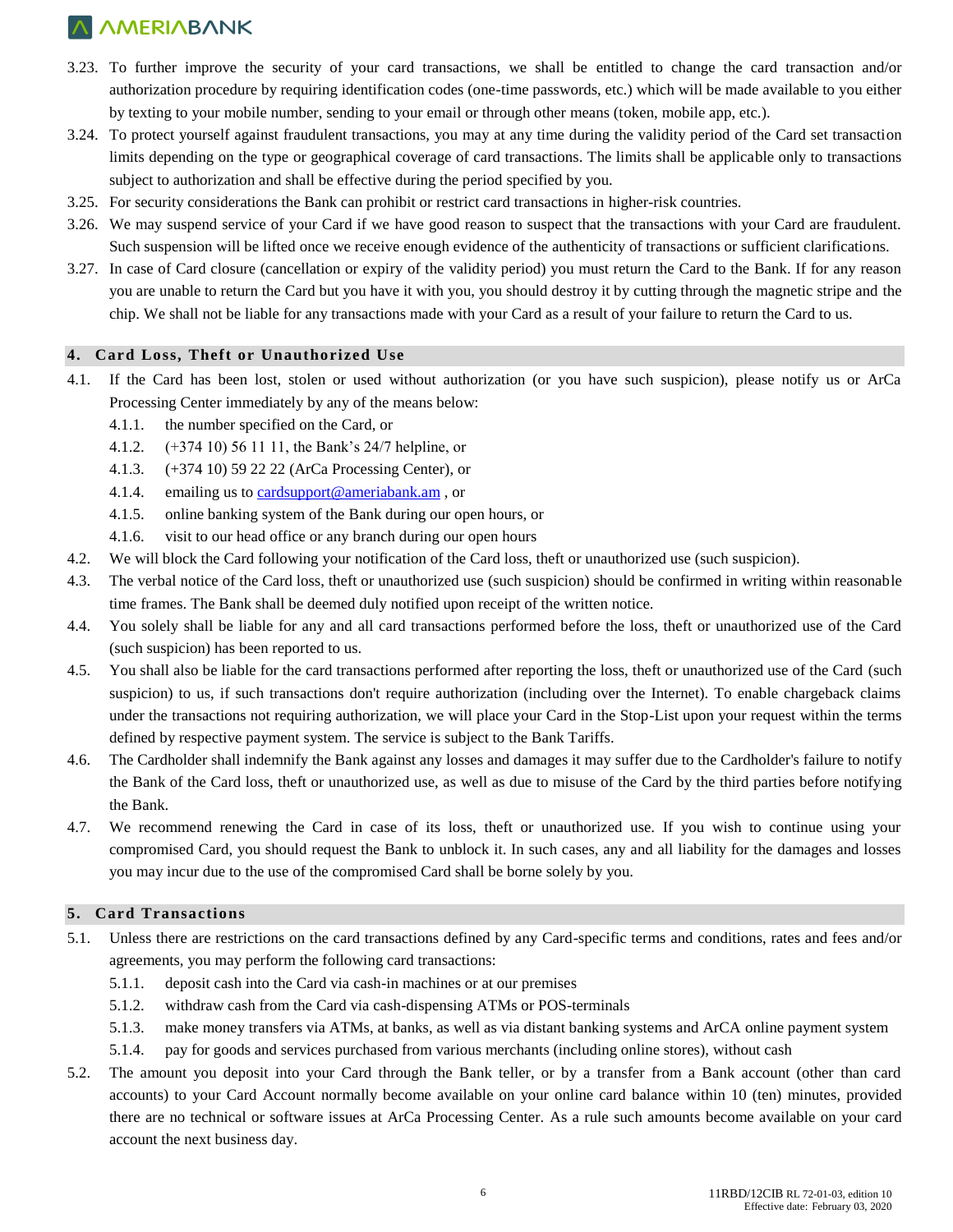- 5.3. The amount you deposit into your Card via payment terminals normally become available on your online card balance within 5 (five) minutes, provided there are no technical or software issues at ArCa Processing Center.
- 5.4. The amount you deposit into your Card via ATMs normally become available on your online card balance within 5 (five) minutes, provided there are no technical or software issues at ArCa Processing Center. As a rule such amounts become available on your card account the next business day.
- 5.5. Card-to-card transfers via ATMs or ArCa Processing Center are normally completed within 5 (five) minutes, provided there are no technical or software issues at ArCa Processing Center. As a rule such amounts become available on your card account the next business day.
- 5.6. We will execute your payment orders within the terms defined in the Bank Tariffs.
- 5.7. As a rule, all transfers from card or other bank accounts become available to the Cardholder within the following terms:
	- 5.7.1. before 12:30 p.m. if the amount was received before 11:00 a.m. of the same business day
	- 5.7.2. before 4:30 p.m. if the amount was received before 3:00 p.m. of the same business day
	- 5.7.3. before 6:30 p.m. if the amount was received in the period from 3:00 to 5:00 p.m. of the same business day
- 5.8. The amounts deposited into the Card Account via cash-in machines are activated on the account with immediate effect and normally processed to the account on the next business day. Cash-in ATMs may process deposit transactions with any Card of ArCa payment system irrespective of the currency.
- 5.9. Possibilities and restrictions of cash deposit ATMs with regard to the transaction amount, face value of the banknotes etc., are defined by the machine service providers and/or payment systems and normally displayed on the ATM for your reference.
- 5.10. The transaction amount will be debited to the Card immediately and processed to the Card Account within the following terms:
	- 5.10.1. next business day if the transaction was performed via ArCa system
	- 5.10.2. 2-3 days if the transaction was processed outside ArCa system
- 5.11. The Bank shall not be liable for any losses and damages you may incur due to interrupted or late activation of the amount on your Card Account. In particular, in the event of technical issues or on the first business day of each month it might take longer than the defined term to activate transaction amounts on your account.
- 5.12. Maximum cash withdrawal limit and maximum number of card transactions per day are defined in the Bank Tariffs. If you wish to withdraw an amount above the defined cash withdrawal limit, you should contact us and file a relevant application.
- 5.13. Daily amount withdrawn from the ATMs of Armenia-based banks may not be above AMD 500,000 (five hundred thousand).
- 5.14. We may suspend your card transactions (block the Card) at our sole discretion in any of the cases below:
	- 5.14.1. we have information or good reason to believe that the card transaction is not authentic or the Card is being misused
	- 5.14.2. you have outstanding liabilities to us
	- 5.14.3. in other cases defined in the General Terms and Conditions of the Bank
- 5.15. The blocked Card shall be unblocked by us on the same business day when we receive your written request to do so, unless otherwise envisaged under these Terms and Conditions and the General Terms and Conditions of the Bank. If the Card had been blocked at the initiative of the Bank, we shall lift the block on the same day when the reasons for Card blocking are discharged, unless otherwise envisaged under these Terms and Conditions and the General Terms and Conditions of the Bank.
- 5.16. Accrual and charging of Card service fees shall continue during the block period.
- 5.17. Any transaction verified as a transaction with the use of your Card shall be deemed your liability.
- 5.18. The card transaction and the chargeback transaction shall be deemed two different transactions and both shall be shown on your account Statement.
- 5.19. You may obtain duplicates of card transaction proofs at the Bank subject to our Tariffs.

#### **6. Fees and Charges**

- 6.1. You will pay us Card service-related fees specified in the Bank Tariffs unless there is other arrangement between you and us.
- 6.2. The first annual service fee shall be due upon ordering the Card while all the other payments shall be due in advance as prescribed under the Bank Tariffs.
- 6.3. If card transactions or service fees go beyond your Payment Limit, your Card Account will be overdrawn, and you will pay an over-limit fee subject to the Bank Tariffs.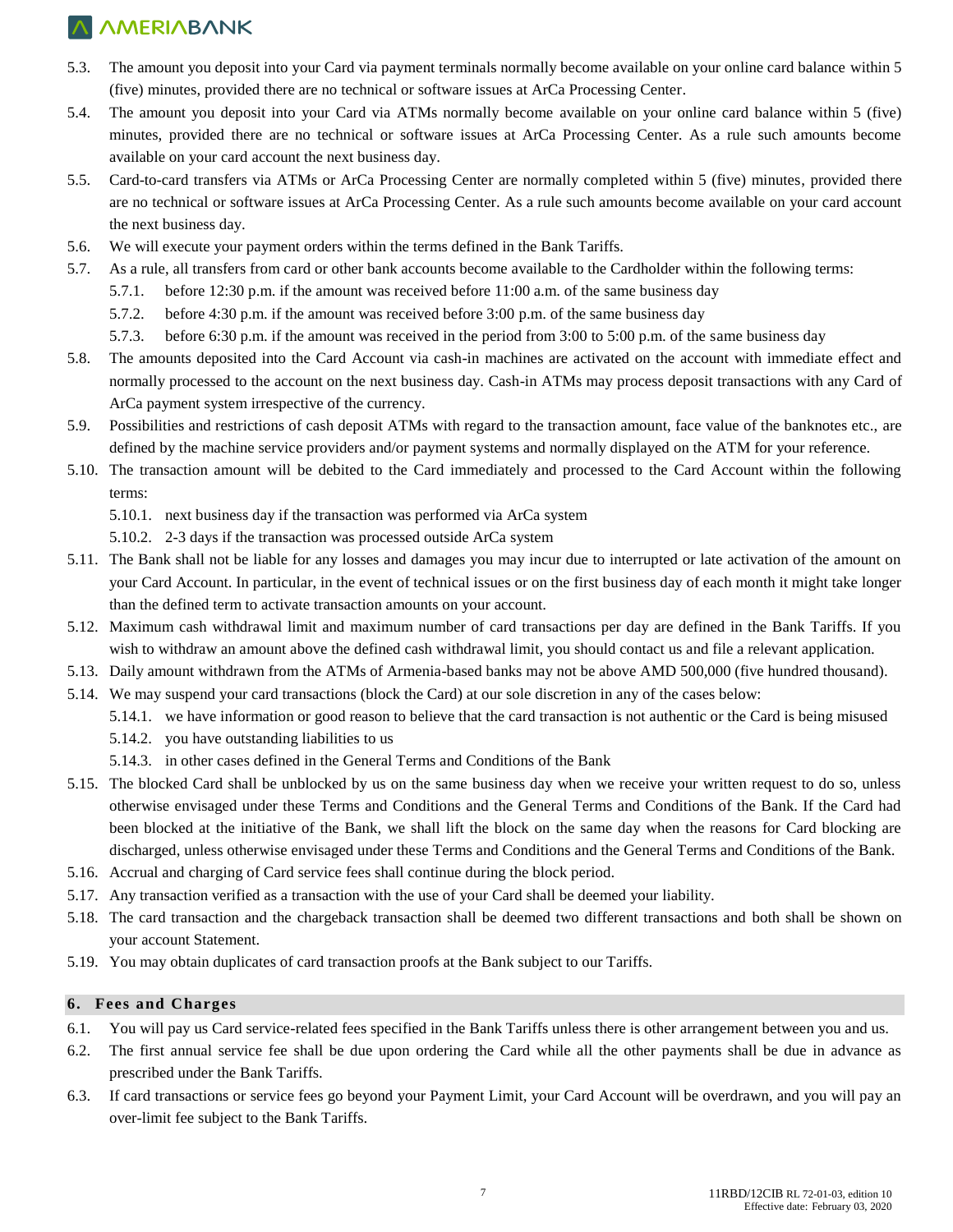- 6.4. We shall charge any and all Card service and other related fees, including the over-limit amounts and over-limit fee, all amounts payable, without further notice to you or payment instruction on your side. The amounts first shall be charged to your Card Account, then to your other accounts with the Bank if there are no sufficient means on your card accounts. Furthermore, you should make sure that there are sufficient funds on your bank accounts at all times to make the payments specified in this clause.
- 6.5. Any amounts of canceled transactions refunded to you by the Merchant shall be charged back to your card account after deduction of the chargeback fees (if any). Irrespective of whether or not the amount of canceled transaction was charged back to your account you shall fully repay your liability to the Bank arising out of such transaction.
- 6.6. We shall not be held liable for any fees for services imposed on you and charged to your card account by the Merchant.

#### **7. Currency Exchange**

- 7.1. You may perform card transactions both in the Card and a different currency.
- 7.2. If you make a transaction in a currency other than the currency of your Card, it will be converted into the Card Account currency for processing purposes.
- 7.3. In case of foreign currency-denominated Cards, all commissions and fees in the local currency shall be credited and charged to your account in the following way:

| <b>Card currency</b> | <b>Transaction</b> | <b>Conversion</b>                                                                                                                                                                                                                                                           |  |
|----------------------|--------------------|-----------------------------------------------------------------------------------------------------------------------------------------------------------------------------------------------------------------------------------------------------------------------------|--|
|                      | currency           |                                                                                                                                                                                                                                                                             |  |
| USD/EUR              | AMD                | Amounts in AMD are credited into foreign currency cards at then effective<br>average market exchange rate declared by the CBA $+2\%$ . Transaction is<br>processed based on the Bank's sell rate effective on the banking day preceding<br>the transaction processing date. |  |
| USD/EUR              | AMD                | Amounts in AMD are debited to foreign currency cards at then effective<br>average market exchange rate declared by the CBA -2%. Transaction is<br>processed based on the Bank's buy rate effective on the banking day preceding<br>the transaction processing date.         |  |

- 7.4. We shall not be held liable for any losses you may suffer due to the difference caused by the exchange rates used during conversion.
- 7.5. International transaction amount during transactions with cards issued by the Bank will be converted to the card currency in the following manner:

| <b>Card currency</b> | <b>Transaction</b> | <b>Conversion</b>                                                                            |
|----------------------|--------------------|----------------------------------------------------------------------------------------------|
|                      | currency           |                                                                                              |
| <b>AMD/USD/EUR</b>   | Card currency      | If the transaction currency is the same as card currency, no conversion applies              |
| <b>AMD/EUR</b>       | <b>USD</b>         | The transaction currency is converted into the card currency at the exchange rate            |
|                      |                    | set by the Bank for the banking day preceding the transaction processing date <sup>2</sup> . |
|                      |                    | Furthermore, sell rates apply to outbound transactions, while buy rates apply to             |
|                      |                    | the inbound transactions.                                                                    |
| AMD                  | <b>EUR</b>         | The transaction currency is converted into USD by VISA or MasterCard                         |
|                      |                    | payment systems at VISA or MasterCard exchange rates (in case of VISA cards,                 |
|                      |                    | conversion from another currency into USD is made at the VISA exchange rate +                |
|                      |                    | 2% for outbound transactions and VISA exchange rate - 2% for inbound                         |
|                      |                    | transactions). Then USD is converted into card currency at the exchange rate set             |
|                      |                    | by the Bank for the banking day preceding the transaction processing date.                   |
|                      |                    | Furthermore, sell rates apply to outbound transactions, while buy rates apply to             |
|                      |                    | inbound transactions.                                                                        |
| <b>USD</b>           | <b>EUR</b>         | The transaction currency is converted into USD by VISA or MasterCard                         |
|                      |                    | payment systems at VISA or MasterCard exchange rates (in case of VISA cards,                 |
|                      |                    | conversion from another currency into USD is made at the VISA exchange rate +                |
|                      |                    | 2% for outbound transactions and VISA exchange rate - 2% for inbound                         |
|                      |                    | transactions).                                                                               |
| <b>USD/EUR</b>       | <b>AMD</b>         | The transaction currency is converted into USD by VISA or MasterCard                         |

 $\overline{\phantom{a}}$ <sup>2</sup> The Bank sets buy and sell rates for all the specified currencies.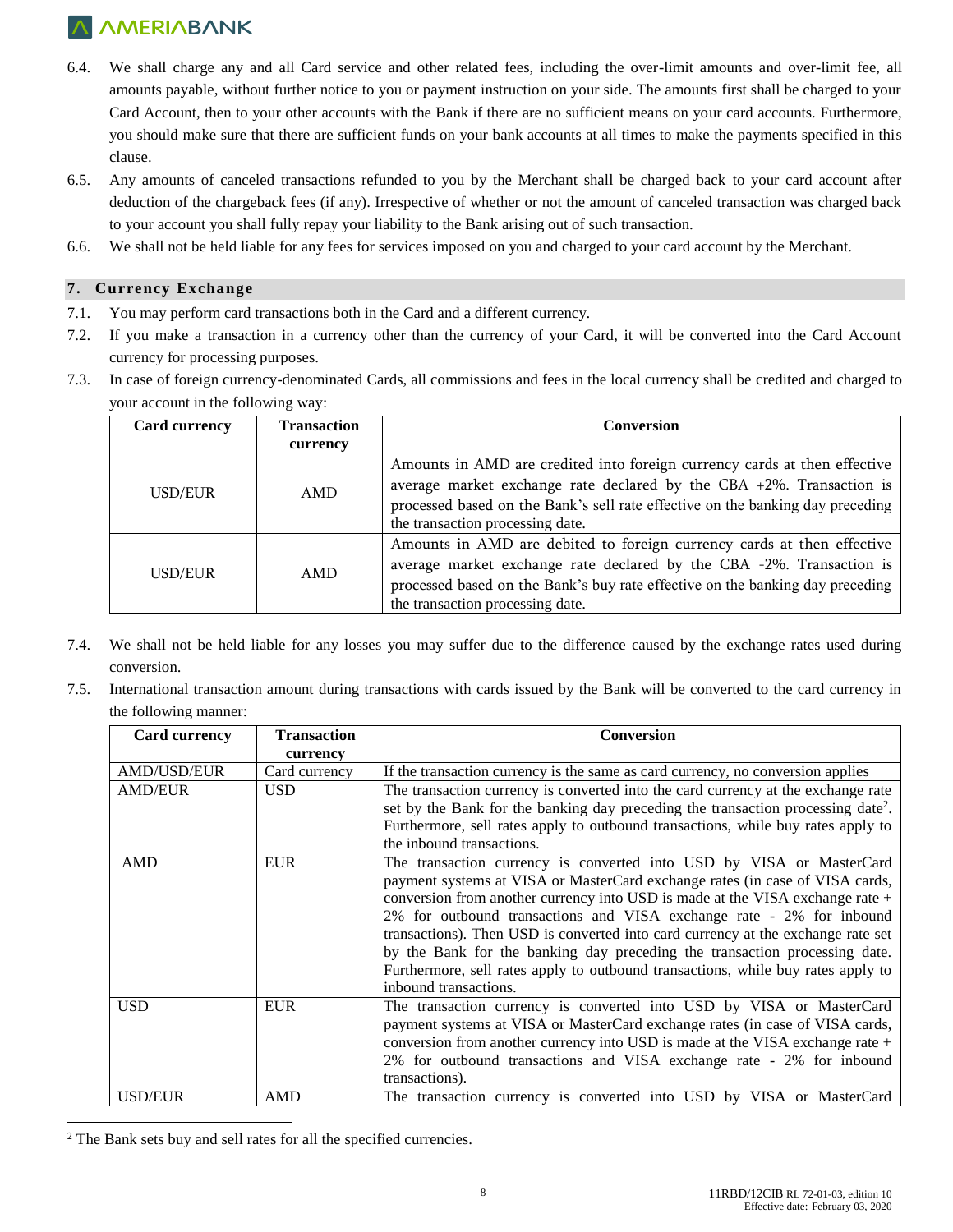

|             |                | payment systems at VISA or MasterCard exchange rates (in case of VISA cards,     |  |
|-------------|----------------|----------------------------------------------------------------------------------|--|
|             |                | conversion from another currency into USD is made at the VISA exchange rate +    |  |
|             |                | 2% for outbound transactions and VISA exchange rate - 2% for inbound             |  |
|             |                | transactions). Then USD is converted into card currency at the exchange rate set |  |
|             |                | by the Bank for the banking day preceding the transaction processing date.       |  |
|             |                | Furthermore, sell rates apply to outbound transactions, while buy rates apply to |  |
|             |                | inbound transactions.                                                            |  |
| AMD/USD/EUR | Other currency | The transaction currency is converted into USD by VISA or MasterCard             |  |
|             |                | payment systems (in case of VISA cards, conversion from another currency into    |  |
|             |                | USD is made at the VISA exchange rate $+2\%$ for outbound transactions and       |  |
|             |                | VISA exchange rate - 2% for inbound transactions). Then USD is converted into    |  |
|             |                | card currency at the exchange rate set by the Bank for the day preceding the     |  |
|             |                | transaction processing date. Furthermore, sell rates apply to outbound           |  |
|             |                |                                                                                  |  |

#### **8. Statements**

- 8.1. Unless otherwise required by applicable regulations, before the 15th day of the month following the billing period, we will provide to you an account Statement at the frequency and in a manner defined by the legislation or Armenia and/or determined between you and us in advance. The Statement can be withheld in cases defined by the legislation of Armenia.
- 8.2. If you don't dispute the Statement during thirty (30) days after the statement date, it will be deemed accepted by you. If you inform us about your disagreement with Statement entries within the defined term in writing, we shall handle your claim and provide you a complete response within 90 (ninety) days after receiving your claim. Any claims received after the specified period will be handled in accordance with the Armenian legislation, procedures defined by ArCa, VISA and MasterCard payment systems and/or our internal regulations.

#### **9. Disputing**

- 9.1. If you have any objections or disagreement with regard to the card transactions, you may file a chargeback application with us not later than within 30 (thirty) days following receipt of the Statement. You should enclose supporting documents together with the application and any other information we may reasonably request.
- 9.2. You may also file a chargeback application if the transaction you made at the Merchant has been canceled but the Merchant failed to return the amount of the canceled transactions within the set period or within the terms below:
	- 9.2.1. 10 days upon transaction cancellation if the transaction was made in Armenia
	- 9.2.2. 30 days if the transaction was made in other countries
- 9.3. We shall not be liable for your card transactions, however, we'll use our best efforts to help you in resolving the issue. Failure to resolve the issue shall not release you from your liabilities to the Bank.
- 9.4. Disputing of transactions made at Merchants shall not be considered a compliant or a claim against the Bank and our actions shall be limited to intermediation and facilitation only.
- 9.5. If the investigation shows that you did make the disputed transaction or the transaction is a result of breach of Card rules, you will be charged a fee pursuant to the Bank Tariffs.
- 9.6. We will respond to your chargeback application within the following terms:
	- 9.6.1. 40 (forty) days upon receipt of the application if the transaction was made via ArCa payment system (except for the case specified in clause 9.7)
	- 9.6.2. 60 (sixty) days upon receipt of the application if the transaction was made via international payment systems
	- 9.6.3. 10 (ten) business days upon receipt of the application for cash withdrawal or cash deposit transactions via our ATMs (if the ATM hasn't dispensed the cash, but the amount was debited to your account; or you have loaded cash into your Card but the amount was not credited to your account)
- 9.7. Where chargeback is requested for contactless card transactions the Bank shall compensate for the amounts debited to the Cardholder's account within 5 (five) business days upon receiving the cardholder's chargeback application.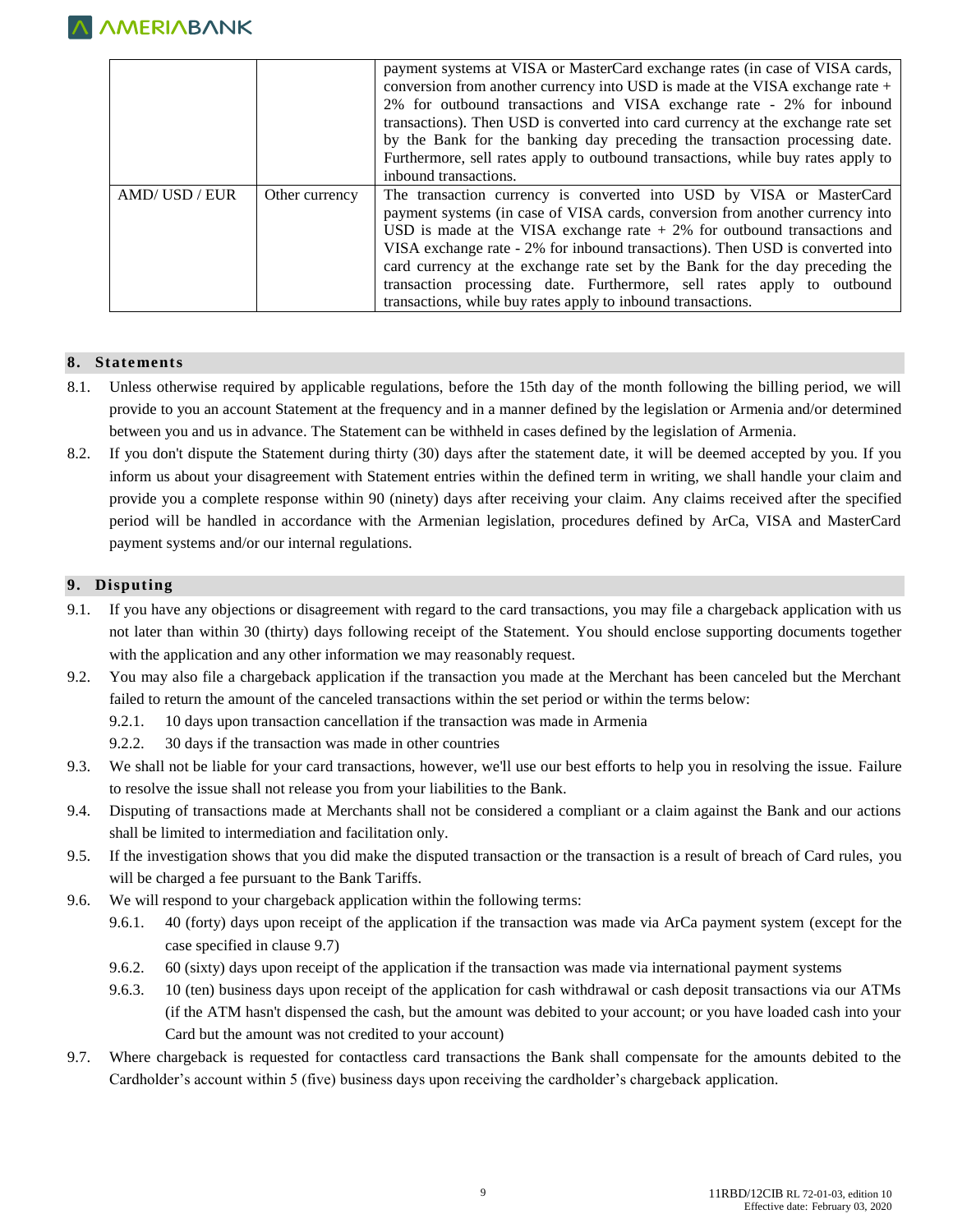### **10. Additional Card**

- 10.1. The Cardholder (Primary Cardholder) may request the Bank to issue Additional Cards linked to the Primary Card in the name of the Primary Cardholder or another person.
- 10.2. The type of the Additional Card may differ from that of the Primary Card but it should be of the same or lower grade. Contactless Sticker may be used as option of an Additional Card.
- 10.3. Any Additional Card linked to a credit Card shall be a credit Card, too.
- 10.4. No separate password will be required for the Additional Card. All Additional Card transactions requiring entry of a password should be performed by the Primary Cardholder using the password of the Primary Card.
- 10.5. If the Additional Card is delivered by a postal/courier service, the Primary Cardholder should contact the Bank to confirm receipt of the Card and PIN in the manner described in these Terms and Conditions.
- 10.6. All transactions with the Additional Card shall be processed to the Primary Card Account.
- 10.7. Total transactions with the Primary and Additional Cards should not exceed the Payment Limit of the Primary Card.
- 10.8. The Primary Cardholder may assign a separate monthly Payment Limit to each Additional Card.
- 10.9. All liabilities deriving from the use of the Primary and Additional Cards shall be deemed the Primary Cardholder's liability to the Bank.
- 10.10. Upon expiry of the validity period of the Additional Card, we will reissue the Additional Card in accordance with these Terms and Conditions. We may provide the reissued Additional Card to the Additional Cardholder without any notice to the Primary Cardholder.
- 10.11. Additional Cardholder must notify us about death, incapacity, insolvency or bankruptcy of the Primary Cardholder and not use the Card if such circumstances have become known to him/her.
- 10.12. Stickers enable cardholders to make contactless payments using Visa Pay Wave technology anywhere across the world where contactless payments are accepted as well as at points of sale where it is technically possible to apply and support contactless payments and stickers. Sticker cannot be used for online transactions and should not be stuck to the surface of the objects (such as phones, etc.) having metal ratio shielding parts.

#### **11. Card Closure**

- 11.1. Subject to these Terms and Conditions and approved internal regulations and bylaws of the Bank, we have the right to terminate any and all card transactions (cancel the Card) and close your Card Account in the following cases:
	- 11.1.1. if you have outstanding liabilities arising out of the Card use, which were not paid by you within 30 (thirty) or more days upon receipt of the Statement showing such transactions
	- 11.1.2. if you have other outstanding liabilities to the Bank
	- 11.1.3. in case of decease or bankruptcy of the Cardholder, based on properly documented notice of such fact
	- 11.1.4. in other cases prescribed under the Terms and Conditions, our General Terms and Conditions and Armenian legislation
- 11.2. Whenever a Card is closed, all Additional Cards are closed, too.
- 11.3. In case of the Card closure you must return the Card and the Card Package, if any, to us.
- 11.4. If we close the Card at our initiative, we may request you to pay all outstanding liabilities you have to the Bank.
- 11.5. You have the right to cancel the Card and close the Card Account at your sole discretion, giving us prior written notice and paying all Card-related liabilities to the Bank in full.
- 11.6. The Additional Card may be closed both by the Primary Cardholder and the Additional Cardholder.
- 11.7. In case of termination of the Card and/or Card Package before the expiry date the charged service fee will not be refundable.
- 11.8. Card closure shall not terminate your outstanding liabilities to the Bank, including interest and penalties accrued.
- 11.9. In case of Card closure you will also be required to pay all dues under the transactions made before the closure date but reported to us after Card closure.
- 11.10. After 3 (three) business days upon Card closure and processing all Card-related transactions to your Card Account we will transfer the remaining balance on your Card Account to your other accounts with the Bank in the following order, depending on the availability of accounts:
	- 11.10.1. current account in the same currency
	- 11.10.2. other Card Account in the same currency